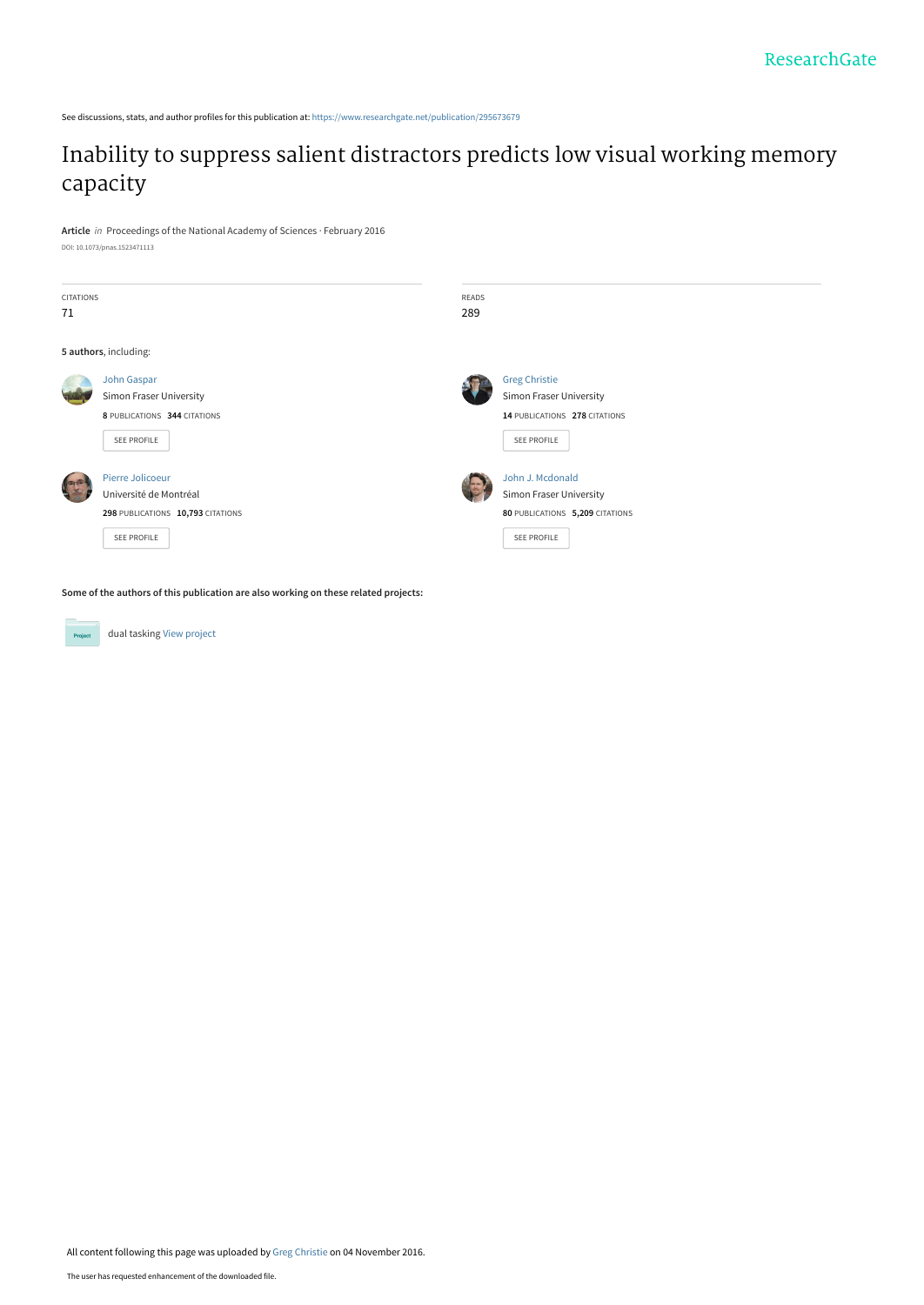# CrossMark

## Inability to suppress salient distractors predicts low visual working memory capacity

John M. Gaspar<sup>a, 1</sup>, Gregory J. Christie<sup>a</sup>, David J. Prime<sup>b</sup>, Pierre Jolicœur<sup>c</sup>, and John J. McDonald<sup>a, 1</sup>

<sup>a</sup>Department of Psychology, Simon Fraser University, Burnaby, British Columbia, V5A 1S6, Canada; <sup>b</sup>Department of Psychology, Douglas College, New Westminster, British Columbia, V3M 5Z5, Canada; and <sup>c</sup> Centre de Recherche en Neuropsychologie et Cognition, Université de Montréal, Montreal, Quebec, H3C 3J7, Canada

Edited by Michael I. Posner, University of Oregon, Eugene, OR, and approved January 26, 2016 (received for review December 1, 2015)

According to contemporary accounts of visual working memory (vWM), the ability to efficiently filter relevant from irrelevant information contributes to an individual's overall vWM capacity. Although there is mounting evidence for this hypothesis, very little is known about the precise filtering mechanism responsible for controlling access to vWM and for differentiating low- and high-capacity individuals. Theoretically, the inefficient filtering observed in lowcapacity individuals might be specifically linked to problems enhancing relevant items, suppressing irrelevant items, or both. To find out, we recorded neurophysiological activity associated with attentional selection and active suppression during a competitive visual search task. We show that high-capacity individuals actively suppress salient distractors, whereas low-capacity individuals are unable to suppress salient distractors in time to prevent those items from capturing attention. These results demonstrate that individual differences in vWM capacity are associated with the timing of a specific attentional control operation that suppresses processing of salient but irrelevant visual objects and restricts their access to higher stages of visual processing.

suppression | attention | working memory | event-related potentials | distractor positivity

Each day, human observers perform numerous tasks that re-quire temporary storage of information about objects in the surrounding visual environment. Laboratory studies have revealed substantial variability across neurologically healthy adults in the ability to keep such visuospatial information in mind (1–4). Originally, this variability was attributed to individual differences in the capacity of visual working memory (vWM). According to this account, the maximum amount of information that can be entered into vWM at one time, or the number of "slots" available to store the information, varies across individuals (3, 5–8). Other contemporary accounts, however, relate the individual differences in vWM performance to variability in attentional control, as well as capacity (9–12). One such attention-based perspective holds that when faced with multiple visual objects, low-capacity individuals have difficulty filtering relevant from irrelevant information (11–15). More specifically, this filtering-efficiency hypothesis proposes that attention regulates the flow of sensory information to the limited-capacity vWM system and that consuming capacity with task-irrelevant information effectively reduces storage capacity for task-relevant items. This hypothesis helps to explain why lowcapacity individuals sometimes store more items in vWM than do high-capacity individuals: whereas high-capacity individuals encode only task-relevant items, low-capacity individuals encode irrelevant items along with task-relevant items (15).

Although there is mounting evidence for the filtering-efficiency hypothesis, little is known about the precise mechanism responsible for controlling access to vWM or how its operation differs in low- and high-capacity individuals. Theoretically, filtering can be achieved by enhancing the representation of a to-be-remembered item or by suppressing the representation of a to-be-ignored item (16). Accordingly, the inefficient filtering observed in lowcapacity individuals might be linked to problems enhancing relevant items, problems suppressing irrelevant items, or both.

Precise characterization of individual differences in filtering efficiency requires not only a method for determining what items gain access to vWM but also a method for isolating processes associated with the two diametrically opposed facets of filtering. Behavioral measures (e.g., negative priming) have been used to study the link between attention and vWM capacity (17, 18), but given the difficulty in linking such measures to specific processes (e.g., perceptual inhibition, memory retrieval), existing behavioral results do not clearly indicate whether individual differences in capacity are related to selective enhancement or suppression.

Researchers have started to develop event-related potential (ERP) methods to determine how attention-filtering capabilities vary as a function of vWM capacity. In one pair of studies (19, 20), participants were cued in advance to attend to the location of an impending visual target that was accompanied by at least one distractor item on the same side of fixation (with an equal number of items on the opposite side of fixation). After a brief interval, bilateral "probe" stimuli were presented to assess the spatial gradient of attention. ERPs elicited by the probes were used to compute an attention-gradient index, which was positive when attention was tightly focused at the target location and was near zero when attention was broadly distributed across the items in the cued hemifield. Low-capacity individuals were found to have a broader distribution of attention than high-capacity individuals. This finding could indicate that low-capacity individuals are unable to prevent the inadvertent capture of attention by nearby distractors (19), to boost the target's representation over and above those of nearby distractors, or to maintain a tight focus of attention at the cued

## **Significance**

Humans can remember the features of three or four visual objects for short periods of time. Individual differences in this working memory capacity, which accurately predict fluid intelligence and performance in numerous cognitive tasks, have been hypothesized to reflect variations in attentional processes that govern access to the memory system. However, the specific attention mechanism that differentiates high- and low-capacity individuals is unknown. Here, we show that differences in working memory capacity are specifically related to distractorsuppression activity in visual cortex. Our electrophysiological measures reveal that although high-capacity individuals are able to actively suppress distractors, low-capacity individuals cannot suppress them in time to prevent distractors from capturing attention.

PSYCHOLOGICAL AND COGNITIVE SCIENCES

SYCHOLOGICAL AND<br>COGNITIVE SCIENCES

Author contributions: J.M.G., G.J.C., and J.J.M. designed research; J.M.G. and J.J.M. performed research; J.M.G., G.J.C., D.J.P., and J.J.M. analyzed data; and J.M.G., G.J.C., D.J.P., P.J., and J.J.M. wrote the paper.

The authors declare no conflict of interest.

This article is a PNAS Direct Submission.

See Commentary on page 3422.

<sup>&</sup>lt;sup>1</sup>To whom correspondence may be addressed. Email: [jmg2@sfu.ca](mailto:jmg2@sfu.ca) or [jmcd@sfu.ca](mailto:jmcd@sfu.ca).

This article contains supporting information online at [www.pnas.org/lookup/suppl/doi:10.](http://www.pnas.org/lookup/suppl/doi:10.1073/pnas.1523471113/-/DCSupplemental) [1073/pnas.1523471113/-/DCSupplemental](http://www.pnas.org/lookup/suppl/doi:10.1073/pnas.1523471113/-/DCSupplemental).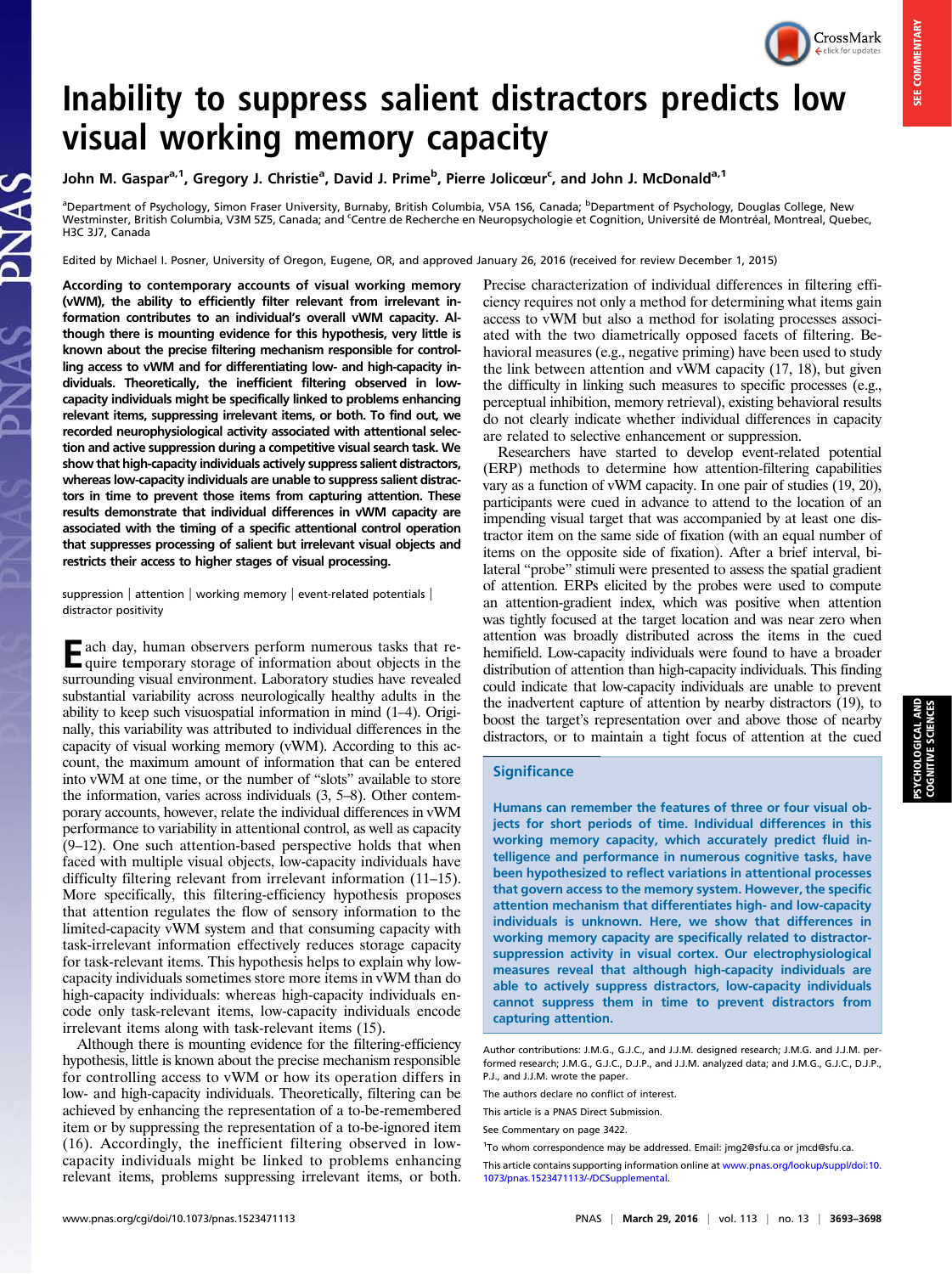location before the appearance of the target display. At present, it is impossible to distinguish between these alternatives in part because the attention-gradient index that was used did not isolate targetselection and distractor-suppression processes separately.

In the present study, we recorded ERPs during a unidimensional variant of the additional singleton search paradigm and isolated specific components known to reflect stimulus selection (N2pc) and active suppression (distractor positivity,  $P_D$ ). The N2pc, an enhanced negative potential observed contralateral to attended targets, is a well-known electrophysiological index of attentional selection that emerges over the posterior scalp 180–200 ms after the appearance of a search array (21, 22). In contrast, the  $P_D$  is an enhanced positive potential observed contralateral to task-irrelevant distractors in the same time interval (23, 24). Two key pieces of evidence indicate that the  $P_D$  is associated with an active suppression process. First, the  $P_D$  is present when observers must carefully inspect another task-relevant item (target) but is absent when observers merely have to detect the target (23). Second, the amplitude of the  $P_D$  is predictive of the speed with which participants respond to a target on a trial-by-trial basis, with faster response times (i.e., less distraction) associated with larger  $P_D$  amplitudes (24, 25). These findings indicate that the visual system resolves attentional competition in demanding identification tasks by suppressing potentially distracting items, but that the ability to suppress, and thus to prevent distraction, varies across trials.

Armed with these two electrophysiological indices of attention, we asked whether individuals with higher vWM capacities are better able to select items of interest or to suppress potentially distracting items. Participants searched multiitem displays for a prespecified color singleton while attempting to ignore other, task-irrelevant color singletons that could appear in the same displays. Each display contained eight or nine same-color nontargets, one yellow target, and on distractor-present trials, one red or blue distractor (Fig. 1). The color of the nontargets was varied (all green or all orange) to disentangle distractor salience from distractor color. Specifically, the red distractor was the most salient singleton against green nontargets, whereas the blue distractor was the most salient singleton against orange nontargets (this was confirmed in a behavioral pilot experiment; [SI Results](http://www.pnas.org/lookup/suppl/doi:10.1073/pnas.1523471113/-/DCSupplemental/pnas.201523471SI.pdf?targetid=nameddest=STXT)). Target- and distractor-related ERPs were measured separately for individuals with low, medium, and high vWM capacities to determine whether the attentional deficits associated with low capacity are attributable to difficulties selecting an object of interest, actively suppressing irrelevant objects, or both.

### Results

Behavior in Change-Detection Task. In addition to the search task, participants performed in a change detection task used to measure vWM capacity (4). The average vWM capacity estimate was 2.5, with scores ranging from 1.8 to 4.0. The capacity estimates did not differ significantly across the two nontarget-color conditions [2.47 vs. 2.52;  $t(46) = 0.3; P = 0.778$ .

Behavior in Search Task. Median reaction times (RTs) were computed for each participant, separately for the display configurations of interest. Interparticipant mean RTs were then derived by averaging participant median RTs across the different trial types. We first analyzed RTs from distractor-present trials as a function of distractor color (red, blue) and nontarget color (green, orange). Neither main effect was significant,  $Fs < 1$ , but the distractor color  $\times$ nontarget color interaction was highly significant  $[F(1, 46) = 55.2;$  $P < 0.001$ . For green nontarget displays, RTs were longer when the distractor was red (636 ms) than when it was blue (620 ms)  $[t(23) =$ 4.9;  $P < 0.001$ ]. Conversely, for orange nontarget displays, RTs were longer when the distractor was blue (620 ms) than when it was red  $(607 \text{ ms})$   $[t(23) = 6.6; P < 0.001]$ .

The result of the preliminary RT analysis confirmed that distractor salience, not distractor color per se, modulated performance in the additional singleton task used here. Accordingly,



Fig. 1. ERPs elicited by displays containing a midline target and a lateral distractor for each nontarget condition. Time 0 reflects the onset of the search display, and negative voltage deflections are plotted above the x-axis, by convention. Waveforms were recorded over the lateral occipital scalp (electrodes PO7 and PO8). (A) ERPs recorded contralateral and ipsilateral to a low-salience distractor. (B) ERPs recorded contralateral and ipsilateral to a high-salience distractor.

RT data from the two distractor colors were combined with RT data from the two nontarget colors to yield high- and low-salience distractor types. A distractor-absent level was added to assess the overall effects of high- and low-salience distractors on search performance. Interparticipant mean RTs were shortest on distractor-absent trials (605 ms), intermediate for low-salience distractor trials (613 ms), and longest in the high-salience distractor trials (628 ms), leading to a significant main effect of distractor type  $[F(2, 92) = 75.5; P < 0.001]$ . Interparticipant mean RTs across the three levels were all found to be statistically different from one another by pair-wise comparison ( $Ps < 0.001$ ). These findings demonstrate that although both distractors delayed search, the high-salience distractor caused a longer delay (22 ms) than did the low-salience distractor (8 ms).

In addition to RT interference, we examined median RTs and the variability in each participant's RTs to assess attention control capabilities. Individuals with improved attention-control capabilities have fewer lapses of attention, and thus perform more consistently (26–28). In terms of speeded response performance, both average/median RT and variability in RT have been shown to correlate negatively with general intelligence (29). Here, following previous behavioral and theoretical papers linking attention control to vWM capacity (2, 10, 30), we predicted that median RT and RT variability would correlate negatively with vWM capacity. This is exactly what was found ( $rs > -0.39$ ;  $P < 0.007$ ). That is, higher capacity was associated with faster and less variable responses.

Lateralized ERPs to Distractors. To assess the processing of distractors, we analyzed ERPs elicited by displays containing a lateral distractor and a midline target. Differences between ERP waveforms recorded contralateral and ipsilateral to the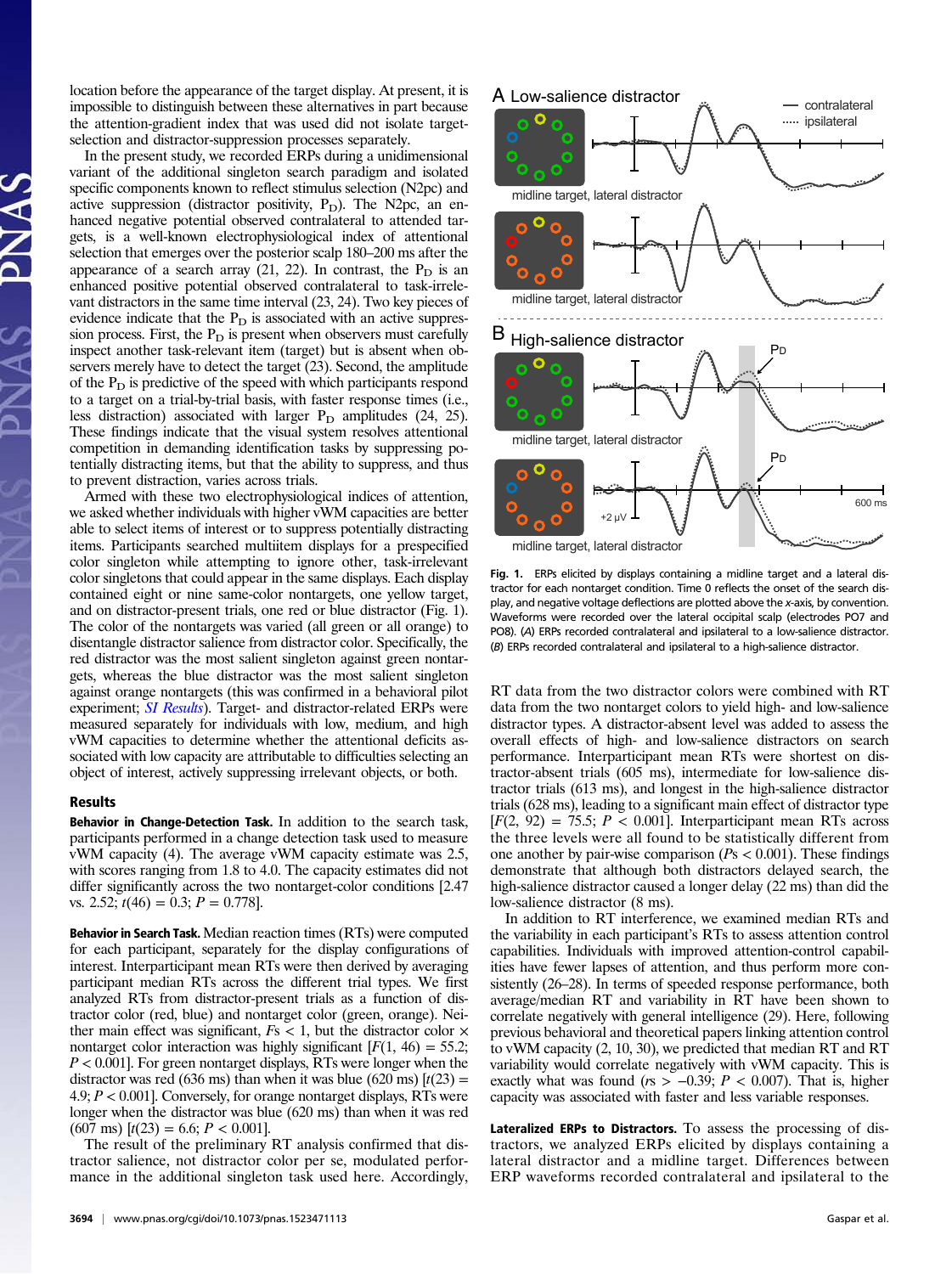

Fig. 2. Neural activity associated with salient distractor suppression predicts vWM capacity. (A) Correlation between memory capacity ( $k$ ) and pure  $P_D$  area (Materials and Methods). (B) ERP waveforms recorded contralateral and ipsilateral to the salient distractor plotted separately for high-, medium-, and low-capacity groups. (C) Contralateral-minus-ipsilateral difference waveforms for high-, medium-, and low-capacity groups.

distractor can be ascribed to distractor processing because midline color singletons do not trigger lateralized ERP activity (23, 31). On the basis of our recent findings (24), we anticipated a  $P_D$ 250–290 ms after the onset of a high-salience distractor when averaged across all participants in the study. It was less clear whether the low-salience distractor would also elicit a  $P_D$  in this time range.

ERP waveforms recorded contralateral and ipsilateral to a lowsalience distractor largely overlapped throughout the plotting window (Fig. 1). For these trials, no  $P_D$  was evident in either nontarget-color condition [green:  $t(23) = -1.0$  ( $P = 0.345$ ); orange:  $t(23) = 0.7 (P = 0.493)$ ; no difference between conditions:  $t(46) =$ 1.1 ( $P = 0.266$ )]. As expected, however, displays with lateral highsalience distractors were found to elicit the  $P_D$  in both nontargetcolor conditions [green,  $t(23) = 2.5$  ( $P = 0.02$ ); orange,  $t(23) = 2.1$  $(P = 0.046)$ ]. This pattern indicates that an active suppression mechanism is called on to deal with irrelevant distractors, but only when the distractor is more salient than the target.

For high-salience distractors, neither the timing nor the amplitude of the  $P_D$  was found to differ significantly between the two conditions [onset latencies: 274 ms vs. 293 ms;  $t_c(33.4) = -1.3$  (P = 0.19); mean amplitudes: 0.53 vs. 0.44  $\mu$ V;  $t(46) = 0.3$  ( $P = 0.756$ )]. As a consequence, the contralateral-ipsilateral difference waves were collapsed across the two conditions for all subsequent analyses. Unsurprisingly, the  $P_D$  was highly significant in the full sample  $[t(47) = 3.3; P = 0.002]$ . P<sub>D</sub> amplitudes computed from two independent halves of trials were moderately correlated  $(r = 0.57)$ ;  $P < 0.001$ ). This internal reliability is on par with the previously reported internal reliability of N2pc waves triggered by taskirrelevant images (32).

Distractor-Suppression Activity Predicts Individual Differences in Working Memory Capacity. Participants with higher vWM capacity scores tended to have large positive amplitudes in the  $P_D$  time interval, whereas participants with lower vWM capacity scores tended to have negative amplitudes in the  $P_D$  time interval [\(Fig.](http://www.pnas.org/lookup/suppl/doi:10.1073/pnas.1523471113/-/DCSupplemental/pnas.201523471SI.pdf?targetid=nameddest=SF1)  $\mathbf{S}$ 1). This led to a highly significant positive correlation between  $P_{\rm D}$ mean amplitude and vWM capacity across the 48 individuals in the study ( $r = 0.55$ ;  $P < 0.001$ ). Whereas the positive ERP amplitude can be ascribed to the  $P_D$ , the negative ERP amplitude likely reflects a distractor-elicited N2pc (as the  $P_D$  and N2pc time intervals overlapped considerably). Accordingly, the correlation indicates that the high-salience distractor elicited either a  $P_D$  or an N2pc, depending in large part on an individual's vWM capacity.

To further test the potential relationship between  $P_D$  magnitude and vWM capacity, we isolated the  $P_D$  from overlapping N2pc waves by computing the signed positive area within a 150-ms time window that allowed for considerable variability in the timing of  $P_D$ across individuals. The signed positive area in an equally wide prestimulus baseline (noise) interval was subtracted from the signed positive area within the 200–350-ms window to obtain a measure of  $P<sub>D</sub>$  area that is not inflated by noise (herein, we use the term "pure"  $P<sub>D</sub>$  area to refer to this corrected measure). The mean of the resultant pure- $P_D$  area measurements was found to be internally reliable ( $r = 0.61$ ;  $P < 0.001$ ) and significant over the 150-ms  $P_D$ window  $[t(47) = 4.1; P < 0.001]$ . Critically, a significant correlation between vWM capacity and pure- $P_D$  area was in evidence ( $r = 0.59$ ;  $P < 0.001$ ), thereby demonstrating that  $P_D$  magnitude increased as a function of vWM capacity.

Next, we sought to determine whether vWM capacity was related to the timing of the  $P<sub>D</sub>$ . This analysis was premised on the hypothesis that high- and low-capacity individuals differ in terms of processing speed (33). This general hypothesis translated into a specific prediction that high-capacity individuals implement a distractor-suppression mechanism faster than do low-capacity individuals. To test this speed-of-suppression prediction, we computed jackknifed estimates of  $P_D$  onset latency and correlated them with individual participant vWM capacity estimates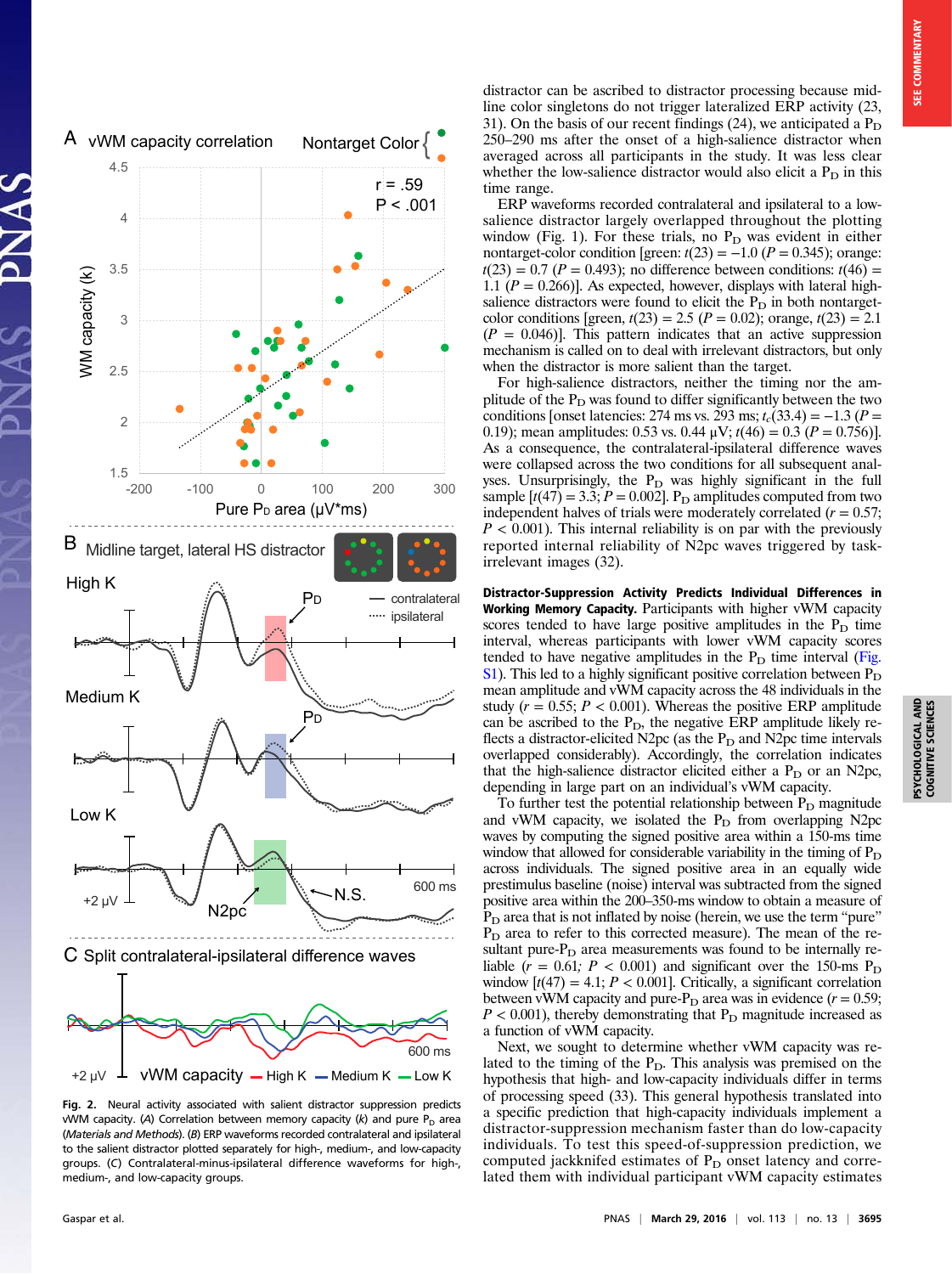

Fig. 3. Neural activity associated with target processing not predictive of visual working memory capacity. (A) Correlation between memory capacity (k) and pure N2pc area for lateral-target displays of interest. (B) Contralateral-minusipsilateral difference waveforms for high-, medium-, and low-capacity groups.

(34, 35). The correlation was found to be statistically significant  $(r = -0.39; P < 0.006)$ , thereby confirming the speed-of-suppression prediction.

To help visualize the relationship between vWM capacity and distractor-elicited ERPs, we sorted participants into three groups on the basis of their vWM capacity scores (Low-K, Medium-K, High-K) and constructed separate ERP waveforms for each group (Fig. 2 B and C). The  $P_D$  was visibly reduced and delayed for the low-capacity group compared with the medium- and high-capacity groups. One-way ANOVAs confirmed that  $P_D$  magnitude varied significantly across the three groups [mean amplitude:  $F(2,45) =$ 8.4 ( $P < 0.001$ ); positive area:  $F(2,45) = 8.6$  ( $P < 0.001$ )]. Follow-up t tests confirmed the presence of the  $P<sub>D</sub>$  for the medium- and highcapacity groups ( $Ps < 0.006$ ), but the diminutive  $P_D$  in the lowcapacity group was nonsignificant ( $Ps < 0.18$ ). A single, planned, pair-wise comparison revealed that the  $P_D$  was significantly larger for the high-K group than for the low-K group [mean amplitude:  $t(30) = 3.8$  ( $P < 0.001$ ); positive area:  $t(30) = 4.0$  ( $P < 0.001$ )].

As can be seen in Fig. 2  $B$  and  $C$ , the low-capacity group's diminutive P<sub>D</sub> was preceded by a contralateral negativity starting  $\sim$ 230 ms after display onset. This early contralateral negativity occurred squarely in the typical N2pc time range, and thus almost certainly reflects a distractor-elicited N2pc similar to that observed previously (36). A t test revealed that the distractor N2pc was significant  $[t(15) =$ 2.3;  $P = 0.03$ ). Together with the absence of a statistically significant  $P_D$  in the low-capacity individuals, the presence of a distractor N2pc suggests that low-capacity individuals inadvertently oriented attention

to salient distractors, whereas higher-capacity individuals managed to prevent salience-driven capture via suppression.

Target-Selection Activity Does Not Predict Individual Differences in Working Memory Capacity. To assess the relationship between selective target processing and vWM capacity, we isolated target N2pc waves for two display configurations: lateral target, midline high-salience distractor, and lateral target, no distractor. As expected, the target elicited an N2pc in each configuration. Statistical analysis of both mean amplitude and signed negative area confirmed the presence of significant target N2pc waves  $(ts > -5.2; P_s < 0.001)$  and indicated that the N2pc measures were internally reliable ( $rs > 0.67$ ;  $Ps < 0.001$ ). Despite the clear presence of N2pc, however, neither the mean amplitude nor the signed negative area of N2pc was found to correlate with vWM capacity in either display configuration ( $rs < 0.08$ ;  $Ps > 0.59$ ; Fig. 3A). Furthermore, no significant relationship was found between Jackknife N2pc onset latencies and vWM capacity ( $rs < 0.13$ ;  $Ps > 0.38$ ).

Fig. 3B shows the target N2pc waves elicited by the two display configurations of interest, separately for Low-K, Medium-K, and High-K groups (collapsed over nontarget-color conditions). Consistent with the correlational analyses, one-way ANOVAs revealed no significant variation across groups in N2pc magnitude (mean amplitude:  $Fs < 0.7$ ,  $Ps > 0.512$ ; negative area:  $Fs <$ 0.5,  $Ps > 0.620$  or N2pc onset latency ( $Fs < 0.6; Ps > 0.552$ ).

Revisiting Response Times. As noted earlier, RT medians and SDs were found to correlate negatively with vWM capacity. Here we asked whether any target- or distractor-elicited ERP component correlated with the two behavioral performance measures.  $P_D$ latency was correlated with median RT ( $r = 0.23$ ;  $P = 0.119$ ) and with RT SD  $(r = 0.25; P = 0.093)$ , although the correlations were only marginally significant by two-tailed tests. In addition, target N2pc latency was found to correlate with RT SD ( $r = 0.29$ ;  $P =$ 0.05). These results indicate that as the latencies of the  $P_D$  and target N2pc increased, speeded RT performance became more variable. No other correlation was statistically significant.

### **Discussion**

Researchers have hypothesized that individual differences in attention-control capabilities contribute to variations in vWM capacity (2, 30). Supporting evidence for this hypothesis has come from studies looking at behavioral measures of attention control, such as negative priming (17, 18) and enumeration (37). Across a wide variety of tasks, low-capacity individuals appear to have greater difficulty in restricting controlled attention processes to task-relevant visual stimuli and in preventing irrelevant information from accessing vWM and other capacity-limited systems (13, 15). On the basis of behavior measures alone, however, it is difficult to determine whether difficulties in suppressing irrelevant stimuli or difficulties in selecting relevant stimuli underlie the relationship between attention control and vWM capacity. Researchers have considered whether high- and low-capacity individuals differ in the ability to prevent distractors from capturing attention (19), but the extant ERP findings have not supported this hypothesis (20).

We resolved this enduring issue by isolating neural measures of attentional processing during a competitive visual search task. Whereas prior studies used relatively general measures of attentional processing, the N2pc and  $P_D$  enabled us to pinpoint specific processes and to determine whether the magnitude or timing of these processes correlated with vWM capacity. The N2pc was originally ascribed to suppression of unattended items (22), but more recent work indicates the contralateral negativity reflects selective processing of the attended item (23, 38, 39), whereas the  $P<sub>D</sub>$  reflects activity associated with the suppression of unattended distractors (23, 24; for a review, see ref. 34). Here, the target N2pc was found to be unrelated to vWM capacity, suggesting low- and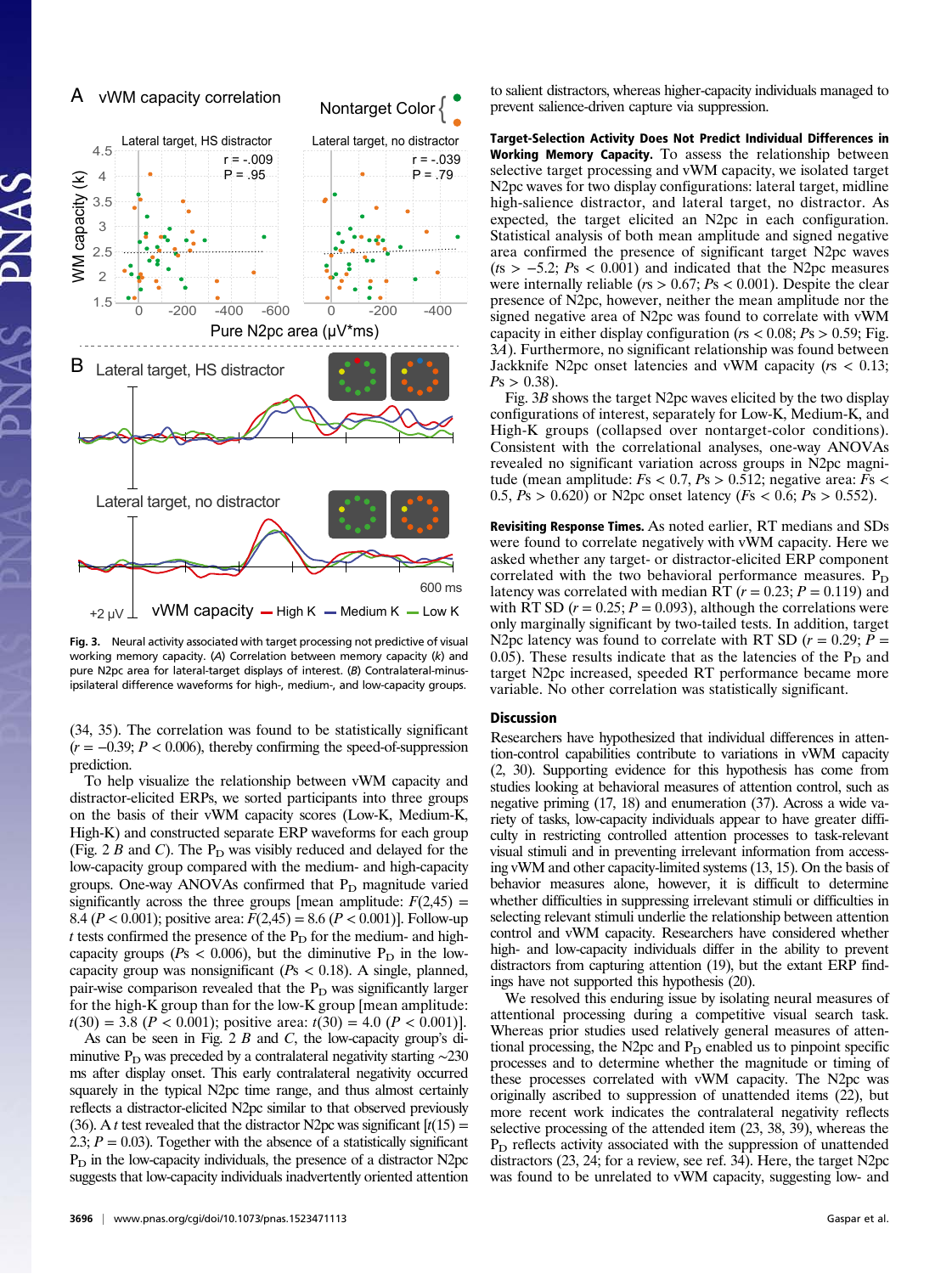high-capacity individuals do not differ in their capabilities to select target singletons that pop out from the rest of the search display. In contrast, variability in the timing and magnitude of the  $P_D$  was found to be highly predictive of individual differences in vWM capacity. Namely, low-capacity individuals were less able to suppress a salient distractor in time to prevent that item from diverting attention.

In the present study, processing of low-salience distractors was not predictive of individual differences in vWM capacity. This finding appears to be at odds with prior change-detection studies, in which observers were asked to remember some visual items but not other, equally salient items (15). Specifically, in a variety of change-detection tasks, high-capacity individuals successfully prevented low-salient distractors from accessing vWM, whereas lowcapacity individuals were unable to do so. Why, then, was such a difference not apparent in the present study? One possibility is that the rejection of low-salience distractors requires more effort during change-detection tasks than during fixed-feature search and that the observed links between distractor processing and vWM capacity are determined by the degree to which each requires effort. This possibility is in line with attention-control theories of vWM capacity, according to which capacity and performance differences emerge only when the task requires controlled processing (37). From this perspective, it is entirely conceivable that vWM capacity would correlate with suppression of low-salient distractors in more challenging visual search tasks.

The present study has important implications for the long-standing debate over the degree to which visual attention is stimulusdriven or under top-down control. According to the stimulus-driven capture theory, attention is first deployed to the most salient item in the display, irrespective of an observer's intentions (40, 41). According to other theories, voluntary control of attention can prevent salient distractors from capturing attention, thereby enabling rapid deployment of attention to task-relevant objects (42–44). Recent ERP evidence has indicated that salient distractors do not capture attention (24, 44–48), but those studies were designed to determine whether the average individual attends to salient distractors. Functional neuroimaging studies have reported frontal lobe activity that correlates negatively with behavioral measures of attention capture) (49, 50). Similar to these latter studies, the present ERP study highlights the importance of looking at individual differences and reveals substantial variation in the ability to prevent stimulus-driven attention capture. We conclude that although many individuals often manage to prevent salience-driven capture of attention, low-capacity individuals frequently fail to do so.

#### Materials and Methods

The Research Ethics Board at Simon Fraser University approved the research protocol used in this study.

Participants. Fifty-five students from Simon Fraser University participated after giving informed consent. The students received course credit for their participation as part of a departmental research participation program. Seven subjects were excluded because more than 25% of the trials were rejected as a result of excessive ocular artifacts (rejection criterion set in advance). Of the remaining 48 participants, 24 participated in Condition 1 (20 women, age 20.8  $\pm$  2.2 y), and 24 participated in Condition 2 (13 women, age 20.0  $\pm$  2.85 y; 1 left-handed). All subjects reported normal or corrected-to-normal visual acuity and were tested for typical color vision, using Ishihara color test plates.

Stimuli and Apparatus. Stimuli were presented on a 23-inch, 120-Hz LCD monitor viewed from a distance of 57 cm. Visual search arrays comprised 10 unfilled circles presented equidistant (9.2°) from a central fixation point. Each circle was 3.4° in diameter with a 0.3° thick outline. Eight or nine of the circles were uniformly colored nontargets, one was a target color singleton, and one was a distractor color singleton (on distractor-present trials). The target was dark yellow (x = 0.416, y = 0.519, 7.88 cd/m<sup>2</sup>), and the distractor was either red (x = 0.640, y = 0.324, 6.95 cd/m<sup>2</sup>) or blue (x = 0.179, y = 0.199, 7.87 cd/m<sup>2</sup>). A randomly oriented vertical or horizontal gray line (x = 0.295,  $y = 0.361$ , 7.89 cd/m<sup>2</sup>) was contained within each of the circles. In Condition 1, the nontarget circles were green (x = 0.288, y = 0.636, 7.85 cd/m<sup>2</sup>), and in

Condition 2, they were orange ( $x = 0.563$ ,  $y = 0.402$ , 7.87 cd/m<sup>2</sup>). All stimuli were presented on a uniform black background (0.5 cd/m<sup>2</sup>).

The three singleton colors were selected so that the salience of the target would be approximately equal to that of one distractor and considerably less than that of the other distractor. Salience was considered in two ways: as the local contrast between the (uniform) nontargets and each color singleton, and as the rapidity with which each singleton could be detected. Local contrast was measured as the distance in CIE [Commission Internationale de l'Éclairage (International Commission on Illumination)] chromaticity space between the nontarget color and a singleton color (herein called color distance). In each condition, the color distance was considerably larger for one distractor (e.g., red distractor vs. green nontargets) than for the target (e.g., yellow target vs. green nontargets). After candidate colors for all five items were selected, a behavioral experiment was conducted, wherein participants  $(n = 8)$  were required to detect any singleton (yellow, red, or blue) appearing with either the green or orange nontargets. The six combinations of colors were presented in separate blocks, and on each trial, there was an equal probability the target would be present or absent ([SI Results](http://www.pnas.org/lookup/suppl/doi:10.1073/pnas.1523471113/-/DCSupplemental/pnas.201523471SI.pdf?targetid=nameddest=STXT)).

Procedure. On each trial, a search display was presented after an 800–1,200-ms fixation period, during which only the central fixation point was visible. Participants were instructed to maintain fixation on the central point and to identify the orientation of the gray line inside the target singleton by pressing one of two response buttons as quickly as possible. The search array remained visible for 100 ms after a response was registered, at which point the next trial began.

Displays contained a target singleton and one distractor singleton on 66% of trials (distractor-present trials). On half of these trials, the distractor singleton was more salient than the target (high-salience distractor trials), and on the other half of these trials, it was no more salient than the target (low-salience distractor trials). On the remaining 33% of trials, the target was the only singleton in the array (distractor-absent trials).

Target and distractor locations were varied to produce the following display configurations: lateral target, no distractor (22.0%); midline target, no distractor (11.3%); lateral target, midline distractor (14.7%); lateral target, ipsilateral distractor (14.7%); lateral target, contralateral distractor (14.7%); midline target, lateral distractor (14.7%); midline target, midline distractor (8.0%). There were equal numbers of both high- and low-salience distractors that appeared within each block of trials. These display configurations were randomly intermixed across trials. Each experimental block comprised 108 trials, with a 5-s break after every 36 trials. At the end of the block, participants were given a minimum 5-s rest period and could begin the subsequent block when ready. The experiment contained 12 blocks, for a total of 1,296 trials per participant. At least 36 practice trials were given to each participant before commencing the experiment.

Working Memory Capacity. Before the main experiment, participants completed a change detection task to assess working memory capacity. Trials ( $n=120$ ) consisted of a 150-ms memory array display containing two, four, six, or eight colored squares, followed by a probe item in one of the previously occupied locations. The participant's task was to indicate whether the color of the probe matched that of the probed memory array item or not. vWM capacity, K, was computed separately for the four set sizes, using a standard equation (1, 51). K scores were then averaged across all sets. All other methods were identical to those in ref. 4.

Electrophysiological Recording and Analysis. EEG and electrooculogram (EOG) were recorded from active sintered Ag-AgCl electrodes (Biosemi Active Two system) from 125 standard sites and three nonstandard subinion sites. EEG recording, filtering, and artifact rejection were performed using our stan-dard methods (24) ([SI Materials and Methods](http://www.pnas.org/lookup/suppl/doi:10.1073/pnas.1523471113/-/DCSupplemental/pnas.201523471SI.pdf?targetid=nameddest=STXT)). Lateralized ERP waveforms were created for each condition for the following display configurations: midline target, lateral high-salience distractor, and midline target, lateral low-salience distractor. ERPs to these search displays were created by collapsing across left and right visual hemifields and left and right electrodes (P07 and P08) to produce waveforms recorded ipsilateral and contralateral to distractor stimuli (Fig. 1). Negative voltages were plotted upward, so that the N2pc and  $P_D$  would appear in these difference waveforms as upward and downward deflections, respectively. Lateralized ERP difference waveforms were then derived by subtracting the ipsilateral waveform from the corresponding contralateral waveform. All ERP statistics were computed using contralateral minus ipsilateral difference values.

 $P_D$  and N2pc magnitudes were measured using a conventional mean-amplitude approach and a new signed-area approach. By convention, we selected electrodes and time windows a priori based on existing studies that measured mean amplitudes (thereby avoiding problems of multiple implicit comparisons) (34). Both components were measured at lateral occipital electrodes PO7/PO8, as in most previous papers. The N2pc window was 230–290 ms (36), whereas the  $P_D$